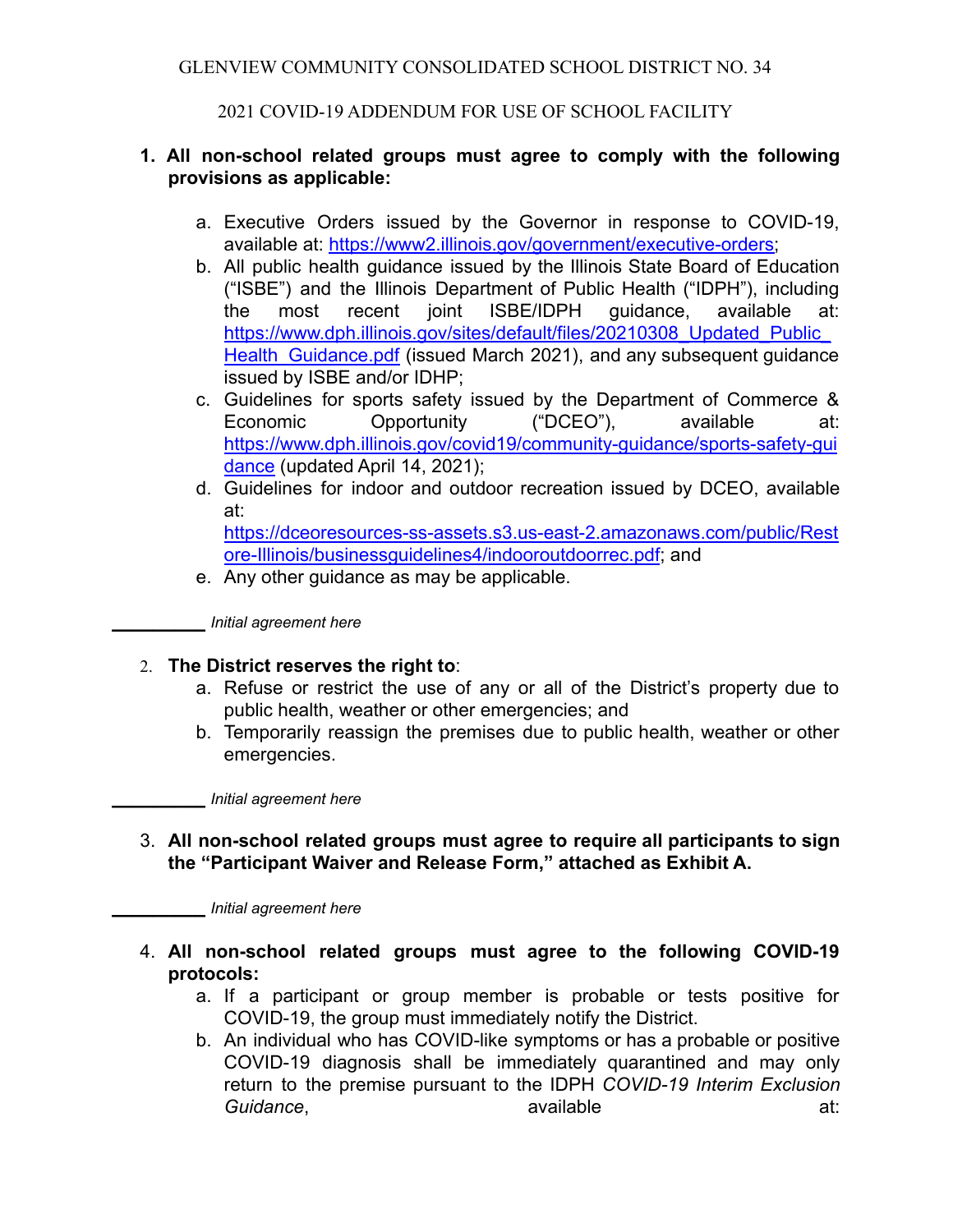[https://www.isbe.net/Documents/IDPH-COVID19-Exclusion-Decison-Tree.](https://www.isbe.net/Documents/IDPH-COVID19-Exclusion-Decison-Tree.pdf) [pdf,](https://www.isbe.net/Documents/IDPH-COVID19-Exclusion-Decison-Tree.pdf) or any updated guidance issued by the IDPH.

- d. The group will notify all participants following the confirmation of a positive COVID-19 case.
- e. The District reserves the right to conduct additional contact tracing and communication regarding the positive case.

**\_\_\_\_\_\_\_\_\_** *Initial agreement here*

### **5. All non-school related groups must agree to limitations on recovery in the event the group is prohibited from using the premises due to a COVID-19 or other public health related situation on behalf of District.**

- a. The group's relief is limited to a refund of rent pre-paid, pro-rated for the number of days for which use is prohibited.
- b. In District's discretion and at District's option, it may provide the group with an alternative location, and group's use of said alternate location shall be subject to all terms and conditions stated in these documents.

**\_\_\_\_\_\_\_\_\_** *Initial agreement here*

6. **The individual signing this document and providing initials next to all the above terms, as well as the initials and signatures on the** *Facility Usage Request Form* **and** *Addendum for Use of School Facility*, **has the authority to bind the non-school related group to all terms and conditions stated.**

**\_\_\_\_\_\_\_\_\_** *Initial agreement here*

Upon approval by the District, this Addendum, the *Facility Usage Request Form*, and the *Addendum for Use of School Facility*, together with any ancillary forms requested by the District, represent a contract for the non-school related group to utilize the District's property, consistent with the dates, location, and express terms documented in the *Facility Usage Request Form.*

| Applicant Name: | Date:      |
|-----------------|------------|
| Applicant       | Signature: |
|                 |            |
|                 |            |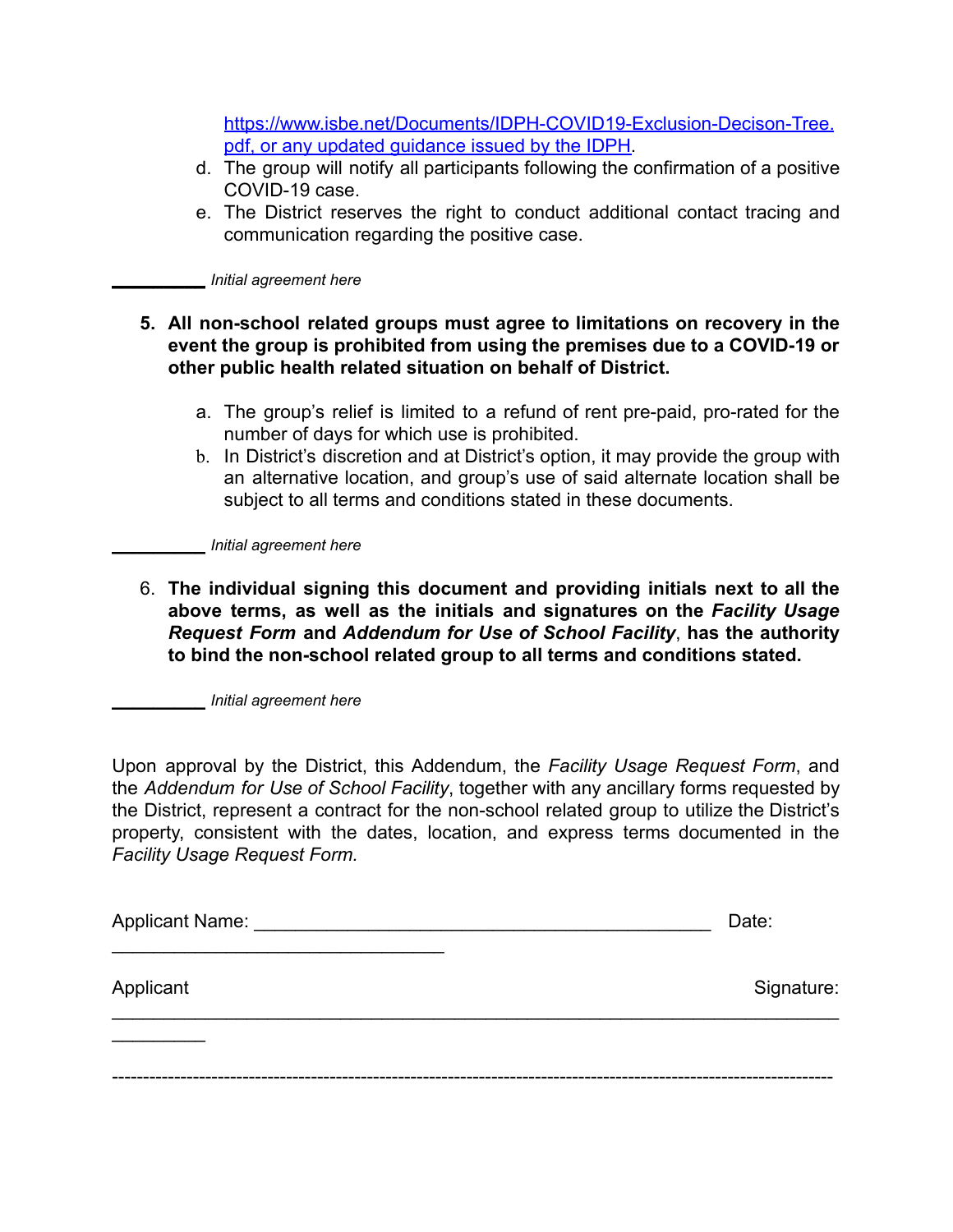Title:

712800\_2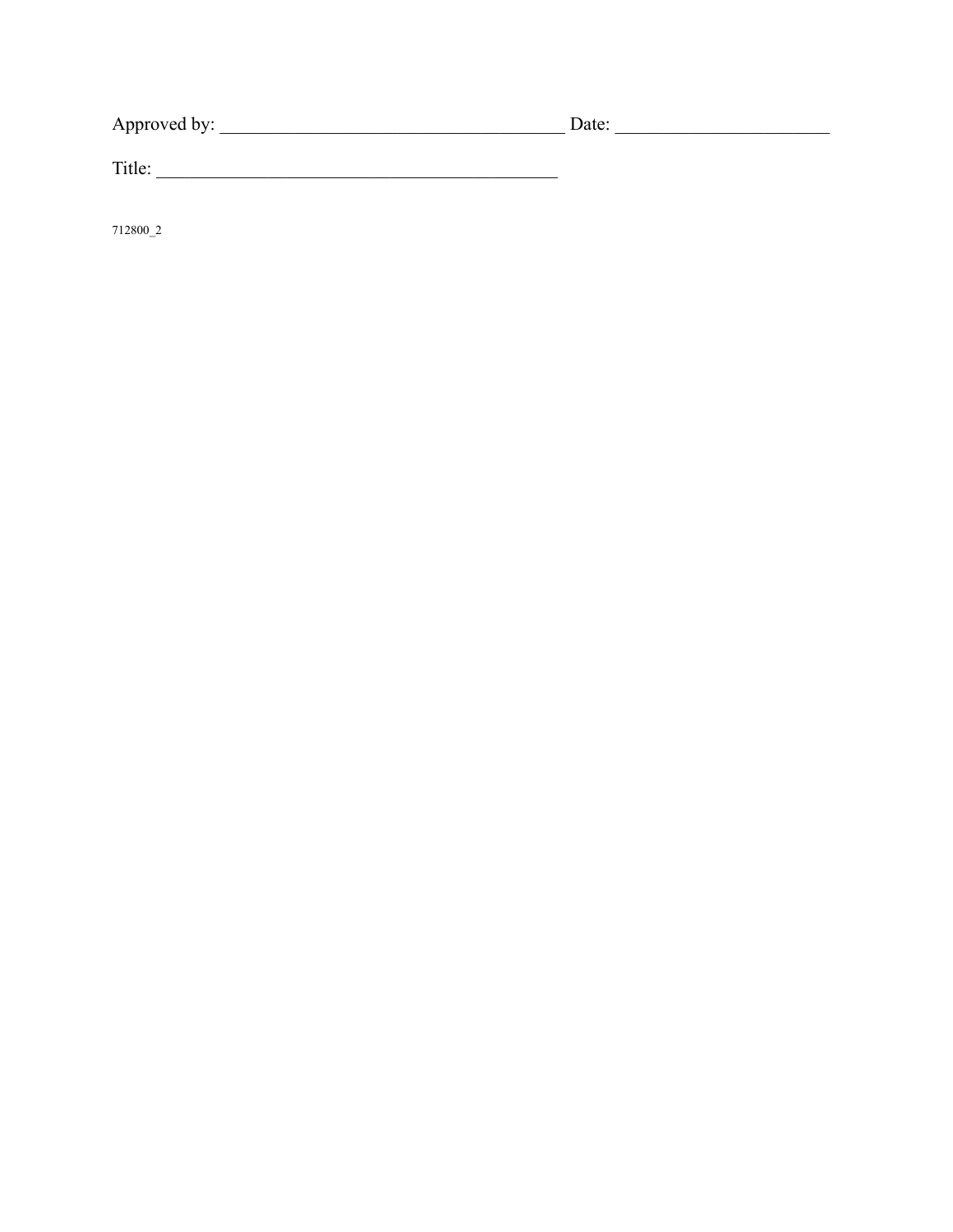### **EXHIBIT A**

### **THIRD PARTY PARTICIPANT USE OF GLENVIEW 34 FACILITIES WAIVER AND RELEASE FORM**

Please read this form carefully and be aware that by signing this form, you will be waiving and releasing any and all claims for injuries that you or your minor child might sustain as a result of you or your minor child's use of Glenview Community Consolidated School District No. 34, Cook County, Illinois, ("Glenview 34") facilities pursuant to a third-party rental or usage of such facilities.

As a participant, or the parent/guardian of a minor child participating, in a program that is sponsored and administered by an organization or entity other than Glenview 34, I recognize that there are certain risks of property damage or loss, allergic reaction, sickness (including that related to a pandemic or other health emergency), injury and/or death that may arise from my, or my minor child's, participation in a non-Glenview 34 sponsored program using Glenview 34 facilities. I affirm that I and/or my child are fit to participate in such non-Glenview 34 sponsored activity. I understand that by participating in this non-Glenview 34 sponsored program, I and/or my minor child assume all related risks. I, and my agents, representatives, assigns, heirs and successors, hereby waive, release and hold harmless Glenview 34, its Board members, officers, employees, agents, representatives, volunteers, insurers, assigns and successors, and each and every one of them, (together, Indemnified Parties) from and against any and all claims, demands, suits, liability and causes of actions, whether known or unknown, past, present or future, including, but not limited to, any and all costs, expenses, and attorneys' fees, by reason of property damage or loss, allergic reaction, sickness (including that related to a pandemic or other health emergency), injury and/or death, arising out of or in any manner related to participation in this non-Glenview 34 sponsored program that uses Glenview 34 facilities.

I recognize the importance of complying, and agree that I and/or my minor child will fully comply with District rules, procedures, and instructions relating to health and safety precautions (e.g., social distancing, face coverings, hand washing, sanitization, and temperature and symptom checks).

I agree that I and/or my minor child will not attend the Program if he/she is experiencing any symptoms of COVID-19 and acknowledge that I and/or my minor child will be sent home from the Program if he/she displays any symptoms of COVID-19.

**I have carefully read this "Third Party Participant Use of Glenview 34 Facilities" waiver and fully understand its contents. I am aware that by signing this document, I am waiving my right to sue all Indemnified Parties. This Release is complete and signed of my own free will. I am aware that this Participant Waiver and Release Form waives legal**